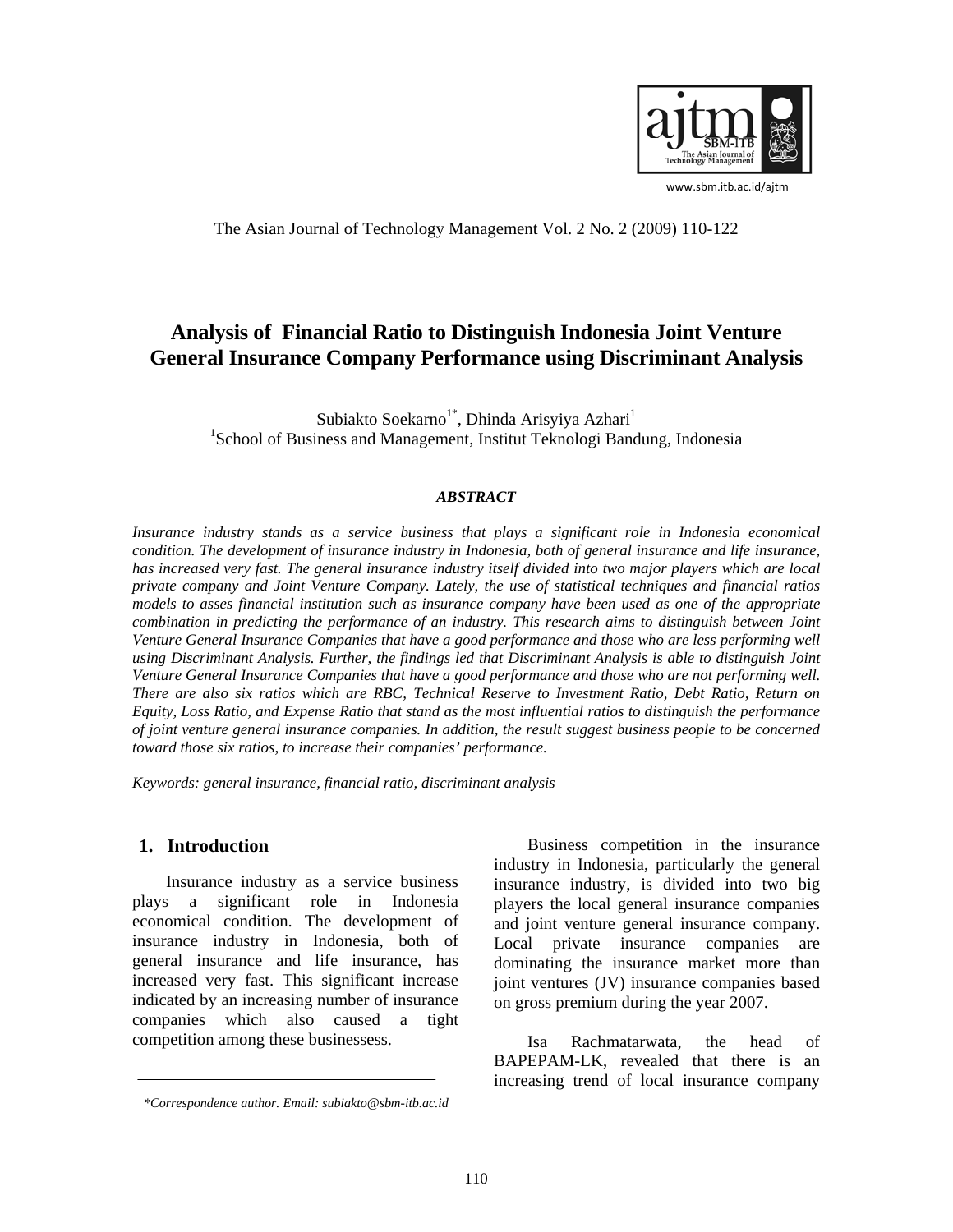market share compared to joint venture companies. It is because joint venture companies targeting specific market which is different with target of the local insurance companies.

As the market for joint venture general insurance company is smaller compared to that of local general insurance company then it has resulted in keen competition and forces them to perform at their best. Therefore, insurance companies should work in balance between pursuing productivity and profits with the ability to be the risk shelters. Same with other industries, insurance industry need comprehensive management strategies to handle the complexity of this industry. In this time, there are a lot of insurance companies that operating in Indonesia was ditched from market.

According to the experts in insurance industry, there are several main parameters that could be used as a benchmark to asses the healthiness and performance of an insurance company. One of the elements to measure the performance of an insurance company is its financial ratios in term of profitability, solvency, and management efficiency.

This research uses technique – Discriminant Analysis Technique to distinguish two groups of the Joint Venture Insurance Companies

The problems that will be investigated are:

- 1. Is there any significance difference between JV (Joint Venture) general insurance companies that have a good performance and JV general insurance companies that are less performing?
- 2. Can Discriminant Analysis Technique can be used to distinguish the performance of joint venture general insurance company?
- 3. What factors that distinguish between JV (Joint Venture) general insurance companies that have a good performance and JV general insurance companies that are less performing?

4. What is the prediction model resulted from discriminant analysis that could predict a joint venture general insurance company performance?

## **2. Theoritical Foundation**

### **2.1. Insurance**

Nowadays, insurance is a common issue around people. Some experts in Insurance described the true meaning of insurance. Accordingly to Mark R. Green in the book of "Principles of Insurance", *"Insurance is an economic unit which tackle risk by combining the various parties that have the same situation, in the face of financial losses which arise unexpectedly into a management (economics sense) or it can be said that an insurance is an agreement between the insurer and insured, where insurer with a benefit (consideration = premium) will take over the burden of financial loss suffered by the insured, that arises unexpectedly (legal sense)"*. Insurance is basically function as risk transfers which enables individual or business entity in an uncertain transfer to other parties, with a certain value of premium that is relatively small compared with possible losses. Uncertainty was transferred to insurance.

However, according to Indonesia Trade Government and law*,* Insurance or coverage is an agreement by which an insurance corporation binds itself to the insured, by accepting the premium, to provide financial compensation to the insured for any damage, loss of expected profit, which may be suffered because of an event that is not necessarily (Undang-Undang RI No.2 Tahun 1992)

Further, in accordance to the book of *"Principle of Risk Management and Insurance"* by George E. Redja insurance can be classified as private and government insurance. Private insurance includes life insurance and property and casualty insurance or generally called general insurance. Government insurance includes social insurance programs. And the major types of private insurance and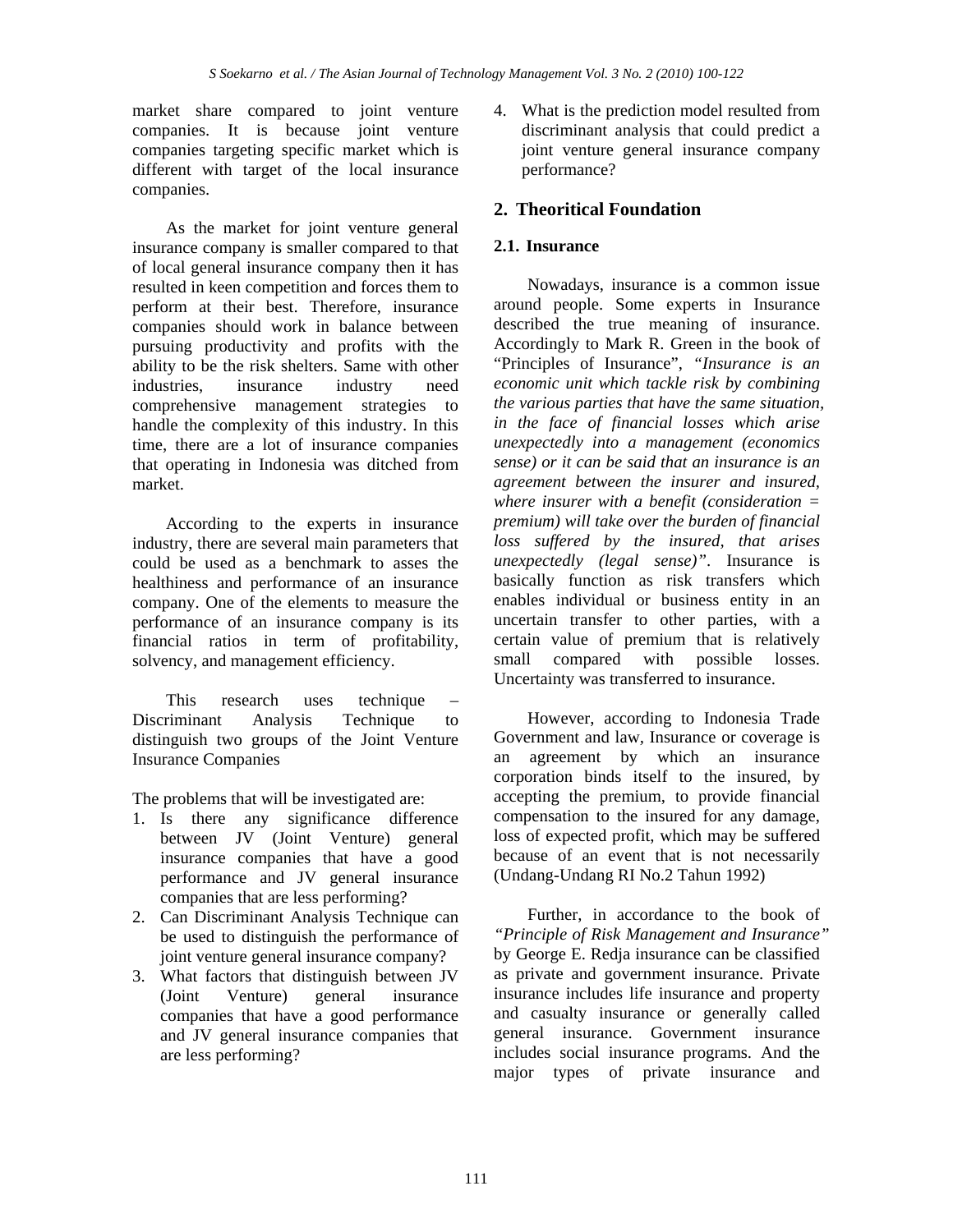government insurance are life and health insurance, General Insurance or Property-Casualty Insurance, and Social insurance.

## **2.2. Financial Ratio Analysis**

Based on the book of "The Analysis and Use of Financial Statement" by Gerald I. White, Ashwinpaul C. Sondhi, and Dov Fried to asses a firm financial performance for the use of its internal or external necessity, "*Financial ratio and its analysis are useful to compare the risk and return in comparison with firms of different sizes. Ratios Analysis can also provide a profile of a firm, its economic characteristics and competitive strategies, and its unique operating, financial, and investment characteristics. In addition, such decisions require both an evaluation of changes in performance over time for a particular investment and a comparison among all firms within a single industry at a specific point in time*."

Further financial ratios can be divided for convenience into five basic categories which are liquidity, activity, debt, profitability and market ratios. Liquidity, activity, and debt ratios primarily measure risk. Profitability ratios measure return while market ratios measure both risk and return.

In the view of profitability insurance company usually makes a number of targets profitability. For example, many insurance companies are setting targets targeted or capital they want to deliver results; targets is designated for the company as a whole and for each business line of insurance company. Other general profitability targets focus on the targeted level growth. For example, an insurance company can set goals to increase their income or increase the value of assetwith a percentage of its assets which are valued every year.

In the terms of solvency, it reflects the situation where a company is able to meet its financial obligations in a timely fashion. For

insurance companies, more specific definitions of solvency, the ability of an insurance company to maintain capital and surplus on the capital and surplus standards prescribed minimum laws. Because of the above minimum standards is a legal requirement, the company's solvency is sometimes called statutory solvency. If the above condition is not met, the insurance regulator may take control of insurance companies. The inability of insurance companies to maintain capital and surplus above the minimum standard of capital and surplus as provided by law is called insolvency.

### **2.3. Discriminant Analysis**

In the book of "Multivariate Data Analysis" sixth edition, Discriminant Analysis involves deriving a variate. The discriminant variate is the linear combination of the two (or more) independent variables where in this research it refers to financial ratios of insurance industry. Then those variables will discriminate best between two samples which in this research refers to Top Seven Joint Venture General Insurance Companies and Least Seven Joint Venture General Insurance Companies to define apriority. Further, Discrimination is achieved by calculating the variate's weights for each independent variable to maximize the differences between the groups (i.e, the between-group variance relative to the within-group variance). The variate for a discriminant analysis, also known as the discriminant function which is derived from an equation much like that seen in multiple regressions. It takes the following form:

$$
Z_{jk} = a + W_1 X_{1k} + W_2 X_{2k} + \dots + W_n X_{nk}
$$
  
Where,

 $Zik =$  Discriminant  $Z$  score of discriminant function *j* for object *k* 

 $a =$ Intercept

 $W_i$  = discriminant weight for independent variable *i*

 $X_{ik}$  = independent variable *i* for object *k*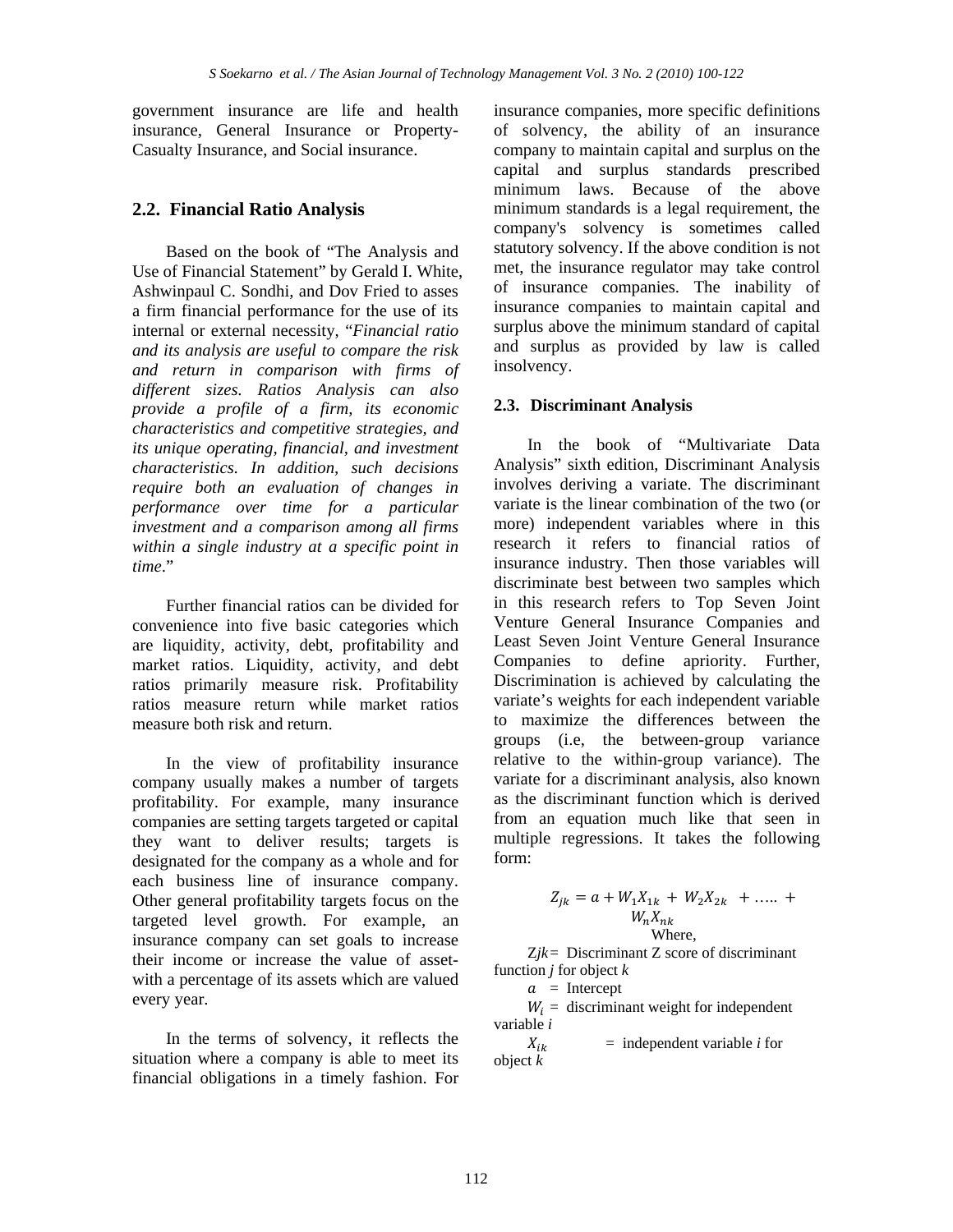Further, discriminant analysis is the appropriate statistical technique for testing the hypothesis that the group means of a set of independent variables for two or more groups are equal. By averaging the discriminant scores for all the individuals within a particular group, we arrive at the group mean. This group mean is referred to as a centroid. When the analysis involves two groups, there are two centroids; with three groups there are three centroids; and so forth. The centroids indicate the most typical location of any members from a particular group, and a comparison of the group centroids shows how far apart the groups are in term of that discriminant function.

The objective in using discriminant analysis in this research is to develop a weighted combination of the three scales for predicting the likelihood of a joint venture general insurance company's performance. In addition to determining whether the Top Seven Joint Venture General Insurance Company can be distinguished from Least Seven Joint Venture General Insurance Companies. The author also wants to know which financial ratios are useful in differentiating the performance of Least Seven Joint Venture General Insurance Companies.

## **3. Research Methodology**

#### **3.1. Sample and Data Collection**

Type of data used to complete this research is quantitative and qualitative data. Data necessary to complete this research was obtained from AAUI (Indonesia General Insurance Association), published and audited financial report of joint venture general insurance companies that being observed. Secondary data such as Indonesian local newspapers, magazines, textbooks, and also international journal are also used in this research to help the author to be fully understood about theoretical foundations that has to be used in this research and also to analyze the industry qualitatively.

Sample that will be used are 14 Joint Venture General Insurance Companies in Indonesia in the time period of 2005-2009 which are PT Asuransi Allianz Utama Indonesia, PT Asuransi MSIG Indonesia, PT Asuransi Permata Nipponkoa Indonesia, PT QBE Pool Indonesia, PT Asuransi Samsung Tugu, PT Sompo Japan Insurance Indonesia, PT Asuransi Tokio Marine Indonesia, PT Ace Ina Insurance, PT Pacific International Indonesia, PT China Insurance Indonesia, PT Zurich Insurance Indonesia, PT Asuransi Hanjin Korindo, and PT Asuransi AIOI Indonesia.

They had divided into two major criteria which are Top Seven Joint Venture General Insurance Companies for the seven first companies and Least Seven Joint Venture General Insurance Companies for the other seven companies, and was rated by AAUI based on its GWP (Gross Written Premium).

## **3.2. Variables**

In this research there are 13 selected financial ratios that will be used as the variables in this research. Those variables are chosen refer to the appropriate financial ratios for General Insurance Companies in Indonesia as the empirical evidence in this research and majorly divided into three points of view which are profitability, solvency, and management efficiency. The determination of those ratios are also adapted the needs of the industry and also in the correlation of the insurance industry culture and business process.

Variables to be analyzed are as follows:

- 1.Profitability
	- a. Return on Assets
	- b. Return on Equity
	- c. Net Profit Margin
	- d. Investment Income Ratio
	- e. Claim Expense / Net Premium

2.Solvency

- a. Risk Based Capital
- b. Liquidity Ratio
- c. Debt Ratio Technical
- d. Technical Reverse to Investment Ratio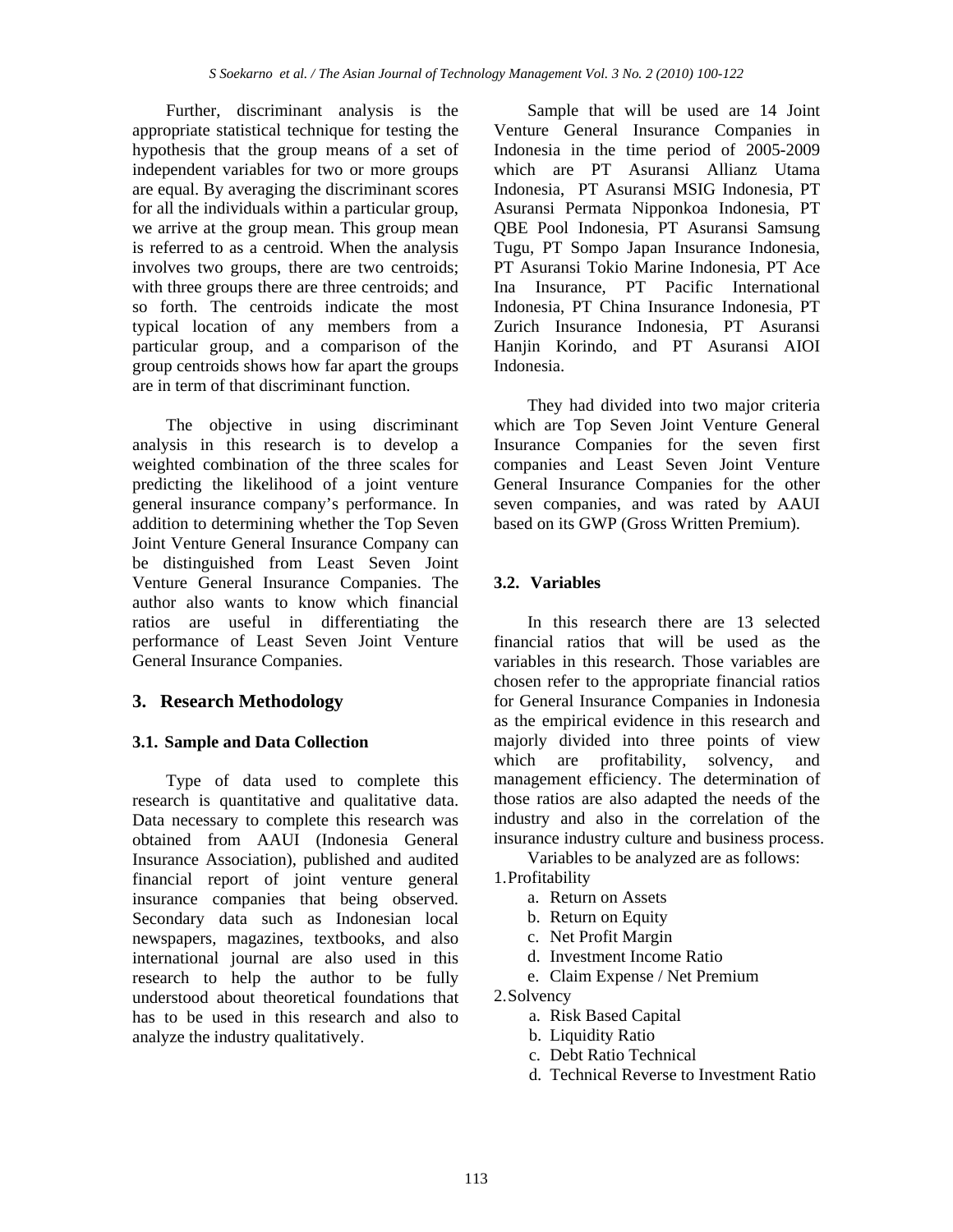#### 3.Management Efficiency

- a. Average Collection Period
- b. Loss Ratio
- c. Expense Ratio
- d. Combined Ratio

In addition, the determination of those ratios is based to the literature review from textbooks and also strengthens by several journals that also used those ratios in order to asses' insurance company financial performance. As it stated about a significant difference between financial ratios that are used in insurance company, therefore the authors use several ratios that specifically use in the term of insurance company.

Based on those dimensions above there are 7 ratios that specifically used for insurance company which are Risk-based capital, Claim expense/net premium, Liquidity ratio, Technical reserve to Investment Ratio, Loss Ratio, Expense ratio, and Combined Ratio.

#### **3.3. Hypothesis**

H0: There is not any significance difference between the performance of Top Seven Joint Venture General Insurance Companies to the performance of Least Seven Joint Venture General Insurance Companies based on its financial ratios.

H1: There is a significance difference in the performances of Top Seven Joint Venture General Insurance Companies to the performance of Least Seven Joint Venture General Insurance Companies based on its financial ratios.

### **4. Data Analysis**

#### **4.1. Independent Variables Suitability Test Analysis**

In the data analysis to predict financial ratio that distinguish joint venture general insurance company performance using discriminant analysis, firstly the variables have to be tested using Multi-Collinearity Test in order to see the correlation between each independent variables that being analyze. Further the independent variable that has a high correlation between one another would later be eliminated to avoid bias in this research.

| <b>RATIO</b>             | <b>RBC</b>   | <b>TCHNIV</b> | <b>LIQUIDITY</b> | <b>DEBT</b>  | <b>ROA</b>   | <b>NPM</b>   | <b>TCNP</b>  | <b>INVINC</b> | <b>AVGCP</b> | LOSS         | <b>EXPENSE</b> | COMB     |
|--------------------------|--------------|---------------|------------------|--------------|--------------|--------------|--------------|---------------|--------------|--------------|----------------|----------|
| RBC                      | $\mathbf{1}$ | $-0.093$      | $-0.235$         | $-0.46$      | 0.611        | 0.731        | $-0.454$     | 0.072         | $-0.055$     | $-0.82$      | $-0.348$       | $-0.581$ |
|                          |              |               |                  |              |              |              |              |               |              |              |                |          |
| <b>TECHNIVEST</b>        | $-0.093$     | $\mathbf{1}$  | $-0.12$          | 0.163        | $-0.253$     | $-0.266$     | 0.172        | 0.267         | $-0.07$      | $-0.053$     | $-0.068$       | $-0.067$ |
| LIQUIDITY                | 0.235        | $-0.12$       | $\mathbf{1}$     | $-0.431$     | 0.242        | 0.273        | $-0.144$     | $-0.07$       | 0.024        | $-0.301$     | $-0.069$       | $-0.175$ |
| DEBT                     | $-0.46$      | 0.163         | $-0.431$         | $\mathbf{1}$ | $-0.778$     | $-0.741$     | 0.074        | $-0.153$      | $-0.052$     | 0.363        | $-0.052$       | 0.124    |
| ROA                      | 0.611        | $-0.253$      | 0.242            | $-0.778$     | $\mathbf{1}$ | 0.096        | $-0.697$     | 0.088         | 0.095        | $-0.563$     | $-0.118$       | $-0.32$  |
| ROE                      | 0.632        | 0.063         | 0.301            | $-0.331$     | 0.057        | 0.068        | $-0.481$     | 0.105         | 0.147        | $-0.711$     | $-0.339$       | $-0.528$ |
| NETPROFITMARGIN          | 0.731        | $-0.266$      | 0.273            | $-0.741$     | 0.096        | $\mathbf{1}$ | $-0.69$      | 0.071         | 0.134        | $-0.681$     | $-0.203$       | $-0.427$ |
| TOTALCLAIMTPREMIUM       | $-0.454$     | 0.172         | $-0.144$         | 0.074        | $-0.697$     | $-0.69$      | $\mathbf{1}$ | $-0.545$      | 0.016        | 0.341        | $-0.204$       | $-0.427$ |
| <b>INVESTMENT INCOME</b> | 0.072        | 0.267         | $-0.07$          | $-0.153$     | 0.088        | 0.071        | $-0.545$     | 1             | $-0.198$     | $-0.087$     | $-0.006$       | $-0.041$ |
| AVGCOLLECTPER            | $-0.055$     | $-0.07$       | 0.024            | $-0.052$     | 0.095        | 0.134        | 0.016        | $-0.198$      | $\mathbf{1}$ | 0.127        | 0.178          | 0.17     |
| LOSS                     | $-0.82$      | $-0.053$      | $-0.301$         | 0.363        | $-0.563$     | $-0.681$     | 0.341        | $-0.087$      | 0.127        | $\mathbf{1}$ | 0.067          | 0.088    |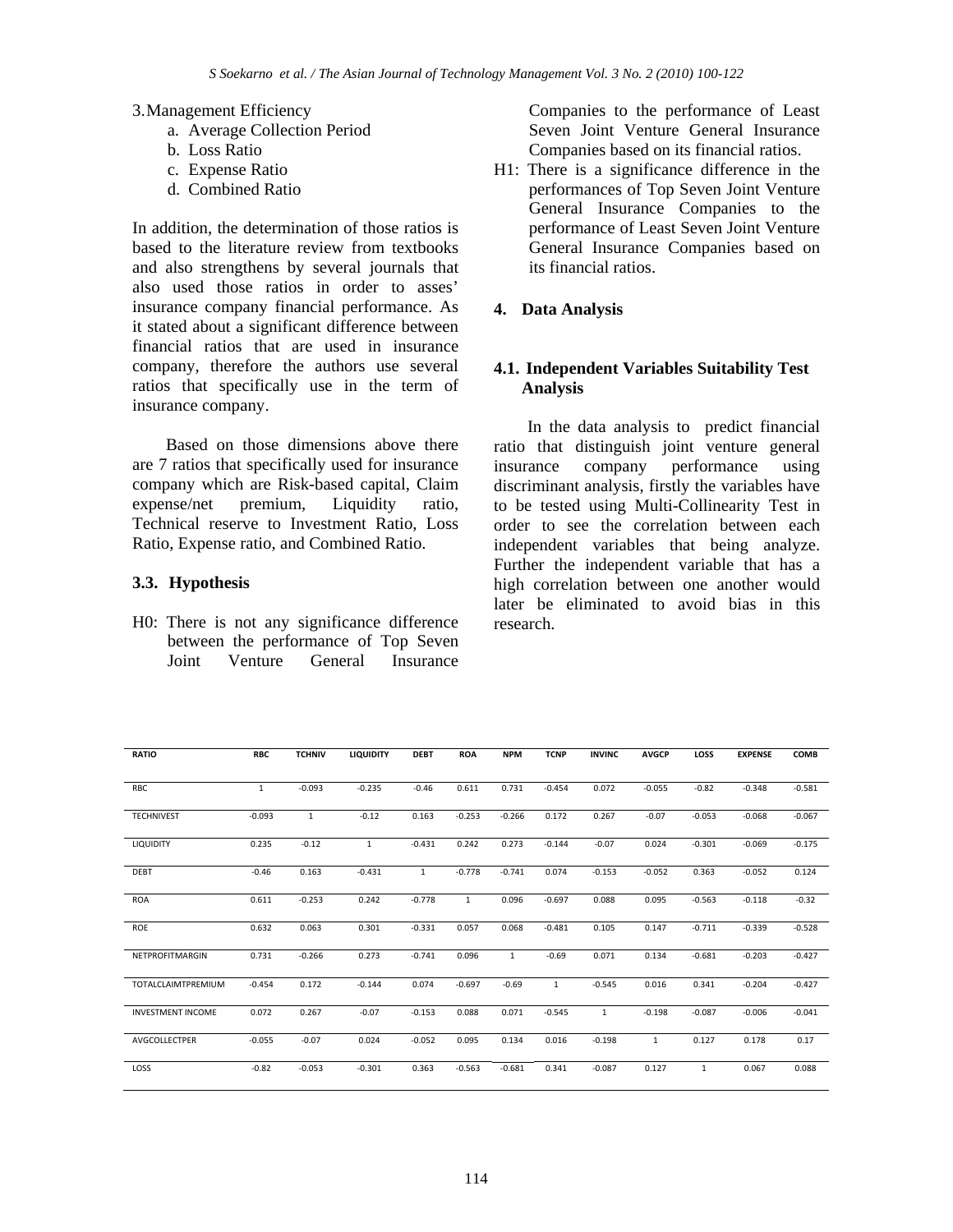*S Soekarno et al. / The Asian Journal of Technology Management Vol. 3 No. 2 (2010) 100-122* 

| <b>EXPENSE</b> | $-0.348$ | $-0.068$ | $-0.069$ | $-0.052$ | $-0.118$ | $-0.203$ | $-0.204$ | $-0.006$ | 0.178 | 0.067 |       | 0.095 |
|----------------|----------|----------|----------|----------|----------|----------|----------|----------|-------|-------|-------|-------|
|                |          |          |          |          |          |          |          |          |       |       |       |       |
|                |          |          |          |          |          |          |          |          |       |       |       |       |
| COMBINED       | $-0.581$ | $-0.067$ | $-0.175$ | 0.124    | $-0.32$  | $-0.427$ | $-0.427$ | $-0.041$ | 0.17  | 0.088 | 0.095 |       |
|                |          |          |          |          |          |          |          |          |       |       |       |       |
|                |          |          |          |          |          |          |          |          |       |       |       |       |

Figure 1. Multi-collinearity test result

The above result shows the correlation between one ratio to another, and ratio that has Multi-Collinearity value above 0.5 will be classified as the ratios that have a high correlation. Further based on the table above there are three ratios that have high correlation and those ratios are ROA, Net Profit Margin, and RBC where those ratios are considered to

be independent variables that have strong linkage between the variables. Therefore, in order to ensure that only those variables which contributed significantly to the discrimination were included in the final function, ROA and Net Profit Margin have to be eliminated. Then the final variables will be shown as follow:

|              | <b>Original Variables</b>                    |    | <b>Final Selected Variables</b>              |
|--------------|----------------------------------------------|----|----------------------------------------------|
|              | Return on Assets                             | 1. | Return On equity                             |
| 2.           | Return On equity                             | 2. | Investment Income Ratio                      |
| 3.           | Net Profit Margin                            | 3. | Claim Expense/Net Premium                    |
| $\mathbf{4}$ | Investment Income Ratio                      | 4. | Risk-Based Capital                           |
| 5.           | Claim Expense/Net Premium                    | 5. | <b>Liquidity Ratio</b>                       |
| 6.           | Risk-Based Capital                           | 6. | Debt Ratio                                   |
| 7.           | <b>Liquidity Ratio</b>                       | 7. | <b>Technical Reserve to Investment Ratio</b> |
| 8.           | Debt Ratio                                   | 8. | <b>Average Collection Period</b>             |
| 9.           | <b>Technical Reserve to Investment Ratio</b> | 9. | Loss Ratio                                   |
|              | 10. Average Collection Period                |    | 10. Expense Ratio                            |
|              | 11. Loss Ratio                               |    | 11. Combined Ratio                           |
|              | 12. Expense Ratio                            |    |                                              |
|              | 13. Combined Ratio                           |    |                                              |

Table 1. The final variables

#### **4.2. Interpretation of Model Accuracy and Significance Difference Test**

Wilk's Lambda Model is used to see whether the independent variables tested are appropriate enough to distinguish the variable y, where the variable y in this research refers to the performance of joint venture insurance company. Further, this model also one of the part in Discriminant Analysis to see whether this is sufficient enough to be used in this research. From the data above can be seen that the p value or significance level is 0 percent means that the independent variables are sufficient to distinguish the variable y. Significance level with value of zero is also able to answer the hypothesis made earlier. Based on the Wilk's Lambda Model above, H0 is rejected and accept H1 due to the value

of significance level that is  $\langle 95\%, \text{ this is} \rangle$ proved that there is a significance different in the performance of Top Seven Venture General Insurance Companies to the performance of Least Seven Joint Venture General Insurance Companies based on its financial ratios. Further, by this model it also can be conclude that financial ratios that are used in this research are sufficient to distinguish the performance of joint venture general insurance companies. In addition, by the value of its Chi-Square that is 112.697 it is high enough to prove that Discriminant Analysis is can be used to distinguish between JV (Joint Venture) general insurance companies that have a good performance and JV general insurance companies that are not performing well in the view of its financial ratios.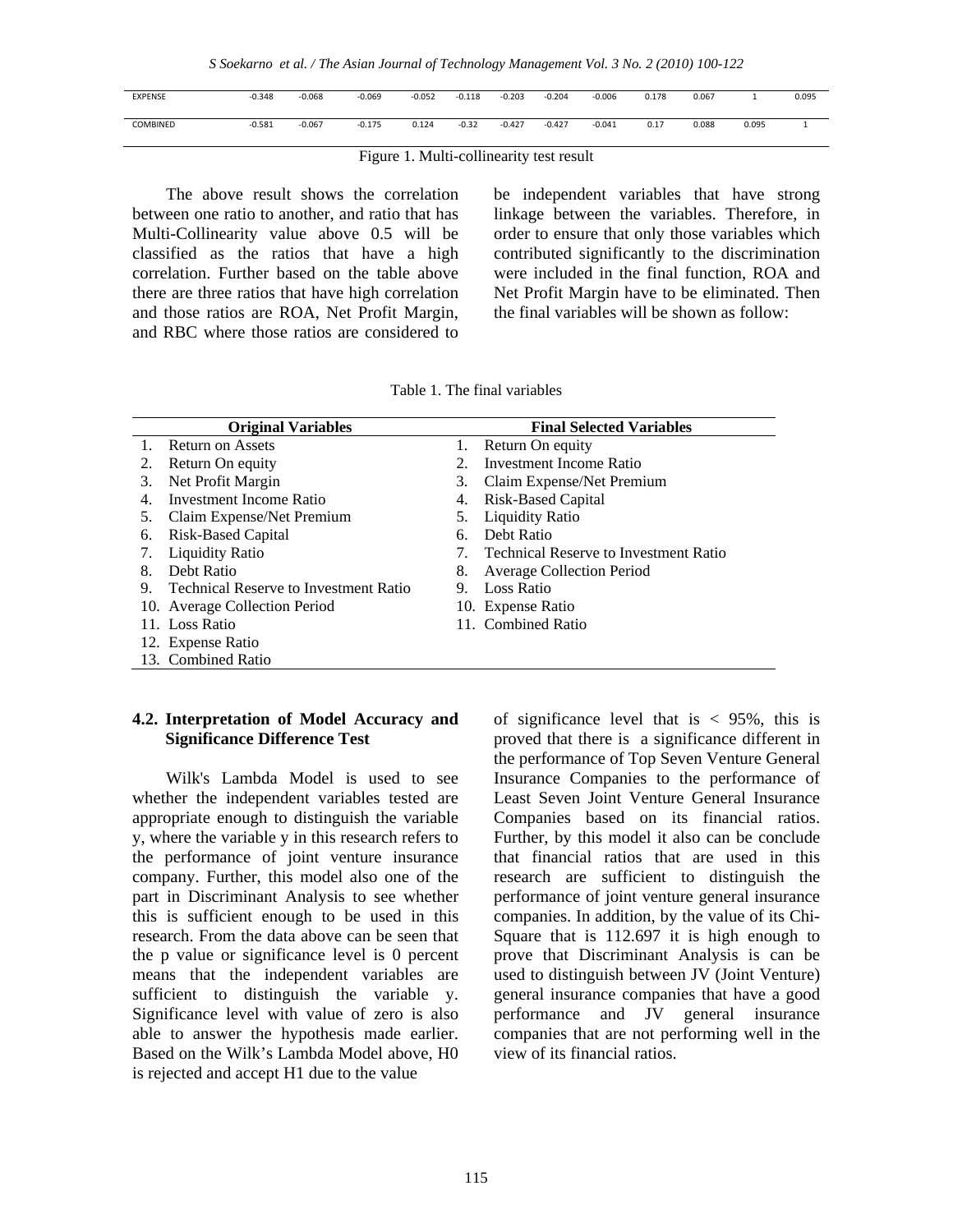| Table 2. Wilk's lambda test result |  |  |
|------------------------------------|--|--|
|------------------------------------|--|--|

| <b>Test of</b>     | Wilks' | Chi-    | df | Sig. |
|--------------------|--------|---------|----|------|
| <b>Function(s)</b> | Lambda | square  |    |      |
|                    | 0.48   | 112.697 |    | .000 |

#### **4.3. The Most Influential Ratios Prediction Analysis and Result**

After all predictor variables are suitable to distinguish between populations 1 and 2 by testing it using Multi-Collinearity test in the

previous section, then such a question arises: which variables are significantly distinguish between populations 1 and 2. To answer these questions, one can through stepwise discriminant analysis.

Table 3. Stepwise test result (1)

#### **Variable Entered/Removed a,b,c,d**

| <b>Step</b>    | <b>Entered</b>     |                  |                | <b>Min D Squared</b> |                |                 |      |
|----------------|--------------------|------------------|----------------|----------------------|----------------|-----------------|------|
|                |                    | <b>Statistic</b> | <b>Between</b> | <b>Statistic</b>     | df1            | df <sub>2</sub> | Sig. |
|                |                    |                  | <b>Groups</b>  |                      |                |                 |      |
| 1              | <b>RBC</b>         | 14.621           | $.00$ and      | 153.520              | 1              | 40.000          | .000 |
|                |                    |                  | 1.00           |                      |                |                 |      |
| $\overline{2}$ | LOSS               | 24.214           | $.00$ and      | 123.946              | 2              | 39.000          | .000 |
|                |                    |                  | 1.00           |                      |                |                 |      |
| 3              | <b>EXP</b>         | 31.874           | $.00$ and      | 105.981              | 3              | 38.000          | .000 |
|                |                    |                  | 1.00           |                      |                |                 |      |
| $\overline{4}$ | <b>DEBT</b>        | 54.565           | $.00$ and      | 132.492              | $\overline{4}$ | 37.000          | .000 |
|                |                    |                  | 1.00           |                      |                |                 |      |
| 5              | <b>TECHINIVEST</b> | 66.031           | $.00$ and      | 124.798              | 5              | 36.000          | .000 |
|                |                    |                  | 1.00           |                      |                |                 |      |
| 6              | <b>ROE</b>         | 76.099           | $.00$ and      | 116.833              | 6              | 35,000          | .000 |
|                |                    |                  | 1.00           |                      |                |                 |      |

At step, the variable that maximizes the mahalanobis distance between the two closet groups in entered.

a. Maximum number of steps is 22

b. Maximum significance of F to enter is .05

c. Minimum significance of F remove is .10

d. F level, tolerance, or VIN insufficient for further computation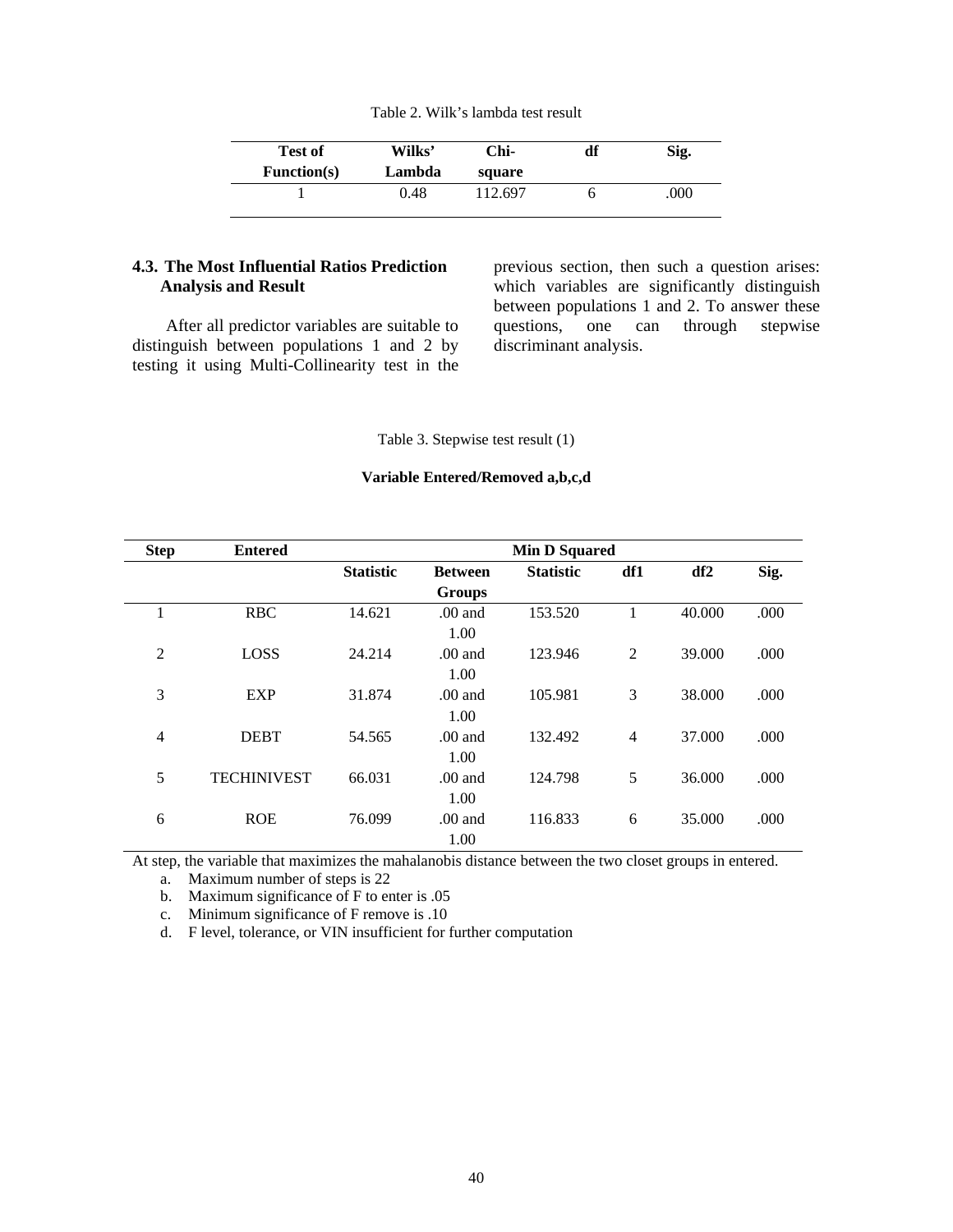Table 4. Stepwise test result (2)

|                                     | <b>Function</b> |
|-------------------------------------|-----------------|
|                                     |                 |
| <b>RBC</b>                          | .438            |
| LOSS                                | $-.420$         |
| <b>ROE</b>                          | .254            |
| <b>COMBINED</b>                     | $-.187$         |
| AVGCOLLECTPER <sup>a</sup>          | $-.164$         |
| EXP                                 | $-.097$         |
| <b>DEBT</b>                         | $-.068$         |
| LIQUIDITY <sup>a</sup>              | .044            |
| <b>TECHNIVEST</b>                   | .029            |
| <b>INVESTINC</b>                    | .020            |
| TOTALCLAIMTONETPREMIUM <sup>a</sup> | $-002$          |

Pooled within-groups correlations between discriminating variables and standardized canonical discriminant functions variables ordered by absolute size of correlation within function.

a. This variable not used in the analysis

In the stepwise test, all of 11 variables that will be analyzed were tested to know their significance level to distinguish population 1 and 2. From the result there are only six variables that are significantly distinguishing Top Seven Joint Venture General Insurance Companies to Least Seven Joint Venture General Insurance Companies.

Moreover, those variables are RBC, Loss Ratio, Expense Ratio, Debt Ratio, Technical Reserve to Investment Ratio and ROE, those variables are placed as the most influential ratios that distinguish between JV (Joint Venture) general insurance companies that have a good performance and JV general insurance companies that are not performing well. In addition, the other variables such as Combined Ratio, Liquidity Ratio, Investment Income Ratio, and Total Claim to Net Premium Ratio were eliminated due to their insufficient level of significance to distinguish population 1 and 2.

Further, the significance level from six selected variables can be shown by each significance level that resulted to be below 5% which reflect a high degree of significance from each variable. Based on six variables that were selected to be significantly distinguish population 1 and 2, then the analysis can be deepened to know which ratio that give the highest significance level to differentiate between joint venture general insurance companies with good performance and those that are not performing well, and it can be shown by each statistic value in the stepwise test. Ratio that has highest value of statistic in stepwise test will be placed as the strongest ratios that differentiate between joint venture general insurance companies with good performance and those that are not performing well.

The result shows that ROE placed as the most significant ratio that differentiate between joint venture general insurance companies with good performance and those that are not performing well, and it is shown by it shown in its statistic value from stepwise test that is 76.299, then it is followed by Technical Reserve to Investment Ratio with the value of 66.031.

Further, Debt ratio placed at the third position with the value of 54.565 then followed by expense ratio and loss ratio with value of 31.874 and 24.214. RBC placed as the last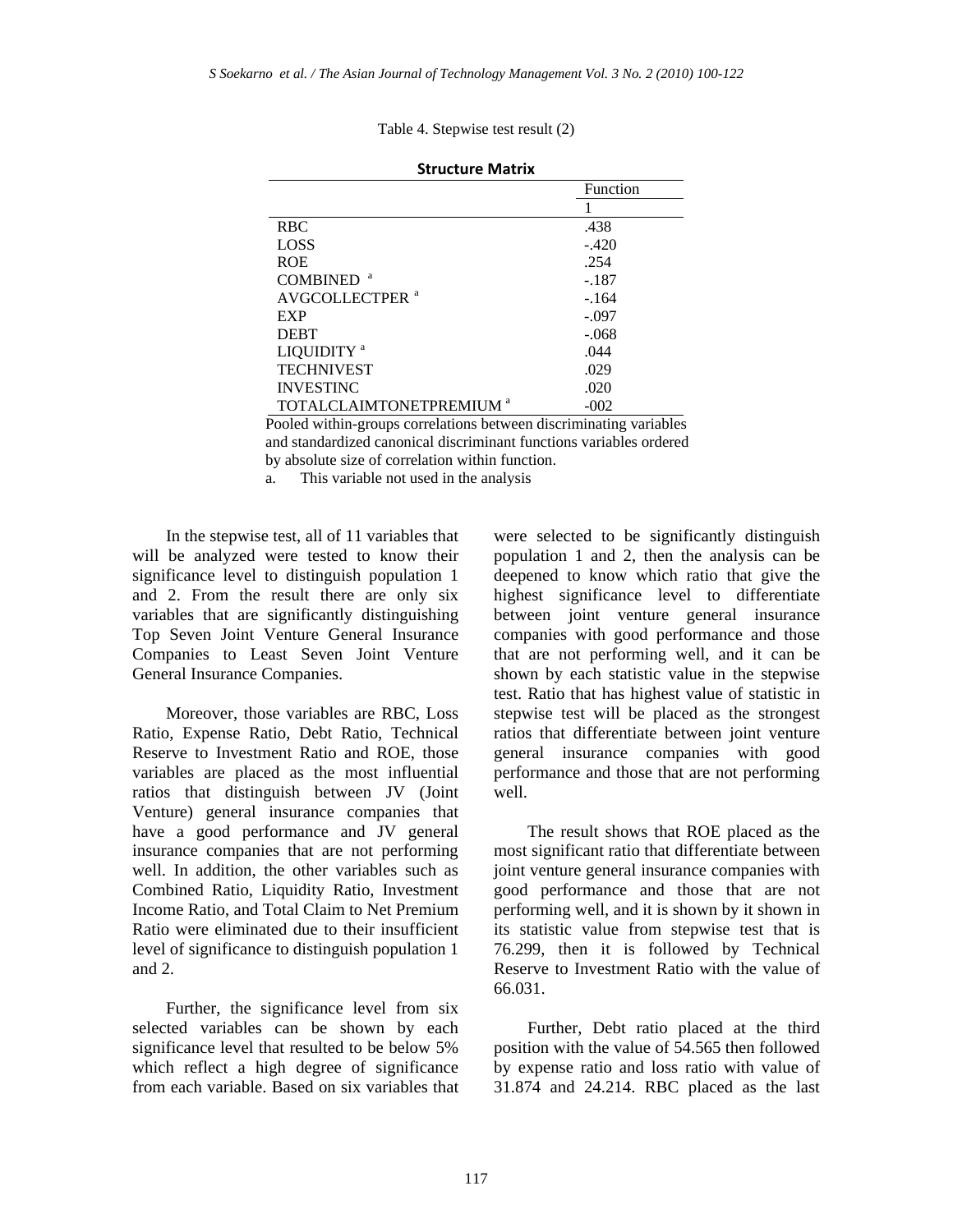ratio that differentiate between joint venture general insurance companies with good performance and those that are not performing well with the value of 14.621. But to be notice those ratios above are already chosen previously to be the most influential ratios to distinguish the performance of joint venture general insurance companies with good performance and those that are not performing

well. In addition, to know the contribution value of those six variables to the variable y, or in other word to measure the closeness between those variables to the population we could see it from the Summary of Canonical Discriminant Function. Moreover, Summary of Canonical Discriminant Function is also used to strengthen of the result from stepwise test, and the result will be shown in the table below:

Table 5. Summary of canonical discriminant function

**Eigenvalue**

|                     |       |       | Function Eigenvalue % of Variance Cumulative % Canonical Correlation |
|---------------------|-------|-------|----------------------------------------------------------------------|
| 20.028 <sup>a</sup> | 100.0 | 100.0 | .967                                                                 |

a. First 1 canonical discriminant functions were used in the analysis

Table above shows the value of canonical correlation which 0.976 or 97.6% which means those six variables give 97.6% contribution to the variable y. This result is strengthen the earlier statement from stepwise test that those six variables are highly influent the performance of joint venture general insurance company and considered as the most influential financial ratios that distinguish between JV (Joint Venture) general insurance companies that have a good performance and JV general insurance companies that are not performing well.

### **4.4. Discriminant Function Analysis and Interpretation**

One of the main objective in this research is to make a Discriminant function that later could be use to classify whether a joint venture general insurance company is classified to be performing well or not. In other way it can be conclude that this is final stage of Discriminant Analysis that is to establish a discriminant function for the use of joint venture general insurance company. Below table show a

Canonical Discriminant Function Coefficients that later could formulate a function based on Discriminant Analysis.

### **4.5. Canonical Discriminant Function Coefficient Result**

Table below shows a Discriminant Function that is gathered from all of steps in Discriminant Analysis that uses as the method in this research. Then based on the table above it could be analyzed that variable which has a higher value of coefficient showing a positive relationship to the performance of joint venture general insurance company while variable that has lower or minus value of coefficient shows a negative relationship to the performance of joint venture company. Then the financial ratio that has the highest positive value to the performance of joint venture general insurance company is ROE with the value of 4.082 while financial ratio that has the highest negative value to the performance of joint venture general insurance company is Loss ratio with the value of -8.684.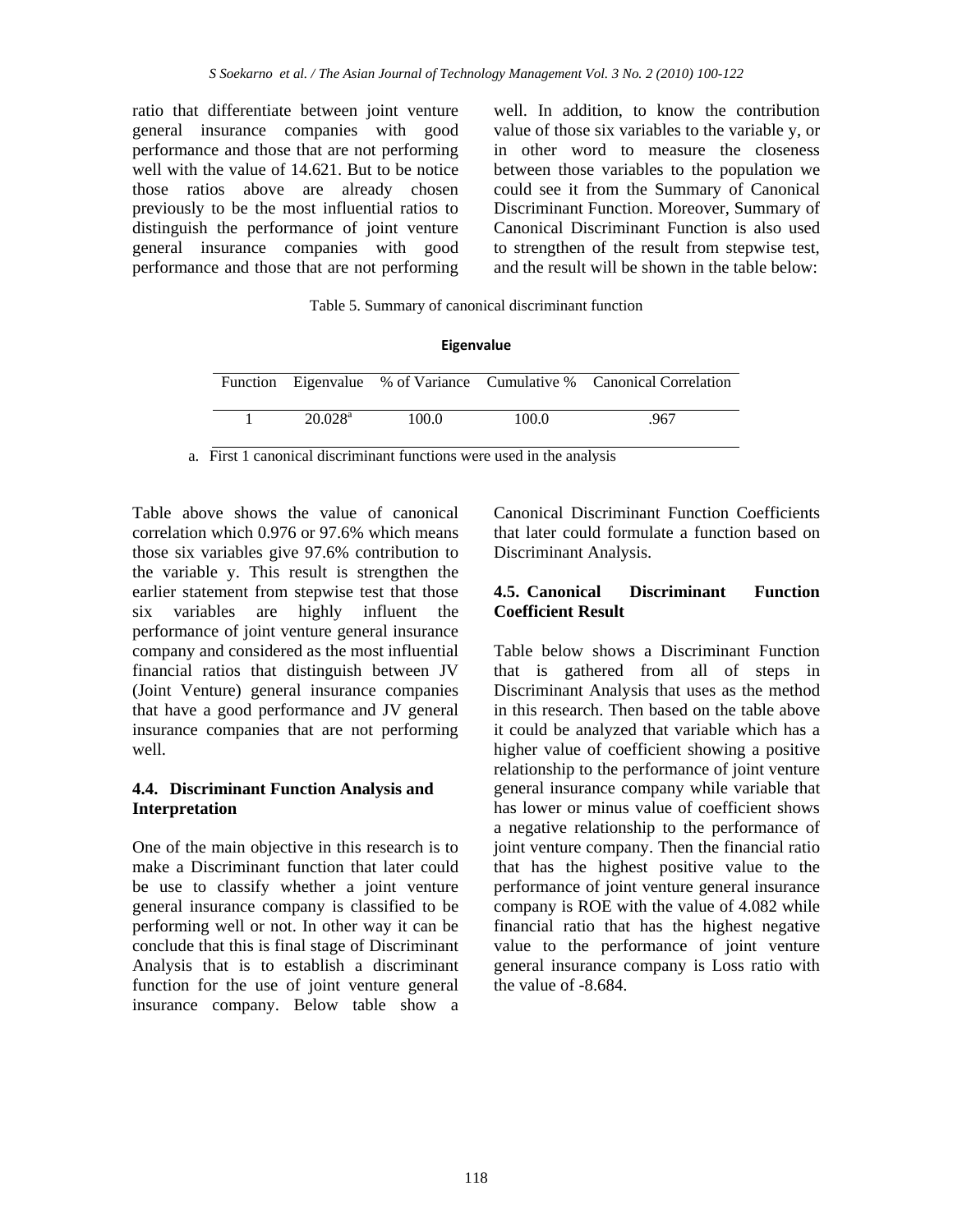|                   | Function |
|-------------------|----------|
|                   | 1        |
| <b>RBC</b>        | 1.125    |
| <b>TECHNIVEST</b> | 1.452    |
| <b>DEBT</b>       | 2.168    |
| <b>ROE</b>        | 4.082    |
| LOSS              | -8.684   |
| EXP               | 2.580    |
| (Constant)        | $-1.809$ |

Table 6. Canonical discriminant function coefficients

Finally the established Discriminant Function in this research will be shown below: z Scores

 $= -1.809 + 1.125$ RBC

- $+$  1.452Technical Reserve to Investment Ratio
- $+ 2.168$ Debt Ratio  $+ 4.082$ ROE
- $-8.684$ Loss Ratio + 2.580 Expense Ratio

In the using of z Scores above to know whether a joint venture company performance is classify as a company with good performance or not, Functions at Group Centroid will be used in order to make a cutoff value to distinguish it, which will be shown in the table below.

Table 7. Functions at group centroid

|                | Function                 |                                  |
|----------------|--------------------------|----------------------------------|
|                |                          |                                  |
|                | $.00 -4.367$             |                                  |
|                | 1.00 4.367               |                                  |
|                | Unstandardized canonical |                                  |
|                |                          | discriminant functions evaluated |
| at group means |                          |                                  |

The table of functions at group centroid above shows the cutoff value to classify a joint venture general insurance company's performance is 0 as the functions for both populations have same number, which are - 4.367 for population 0 and 4.367 for population 1. Therefore as the cutoff value use as the midpoint, then if an object (Insurance Company) that being tested has a z Scores above zero then it will be classified as a joint venture general insurance company that has a good performance while if that object (Insurance Company) has a z Scores below

from 0 (Zero) then it will be classified as a joint venture general insurance company that has not performing well.

Furthermore, that z Scores has to be tested its accuracy in classifying the performance of a joint venture general insurance company by using one last test named Predicted Group Membership Test. This test is using to see the reliability of the above Discriminant Function and table below will show the result of its Predicted Group Membership Test.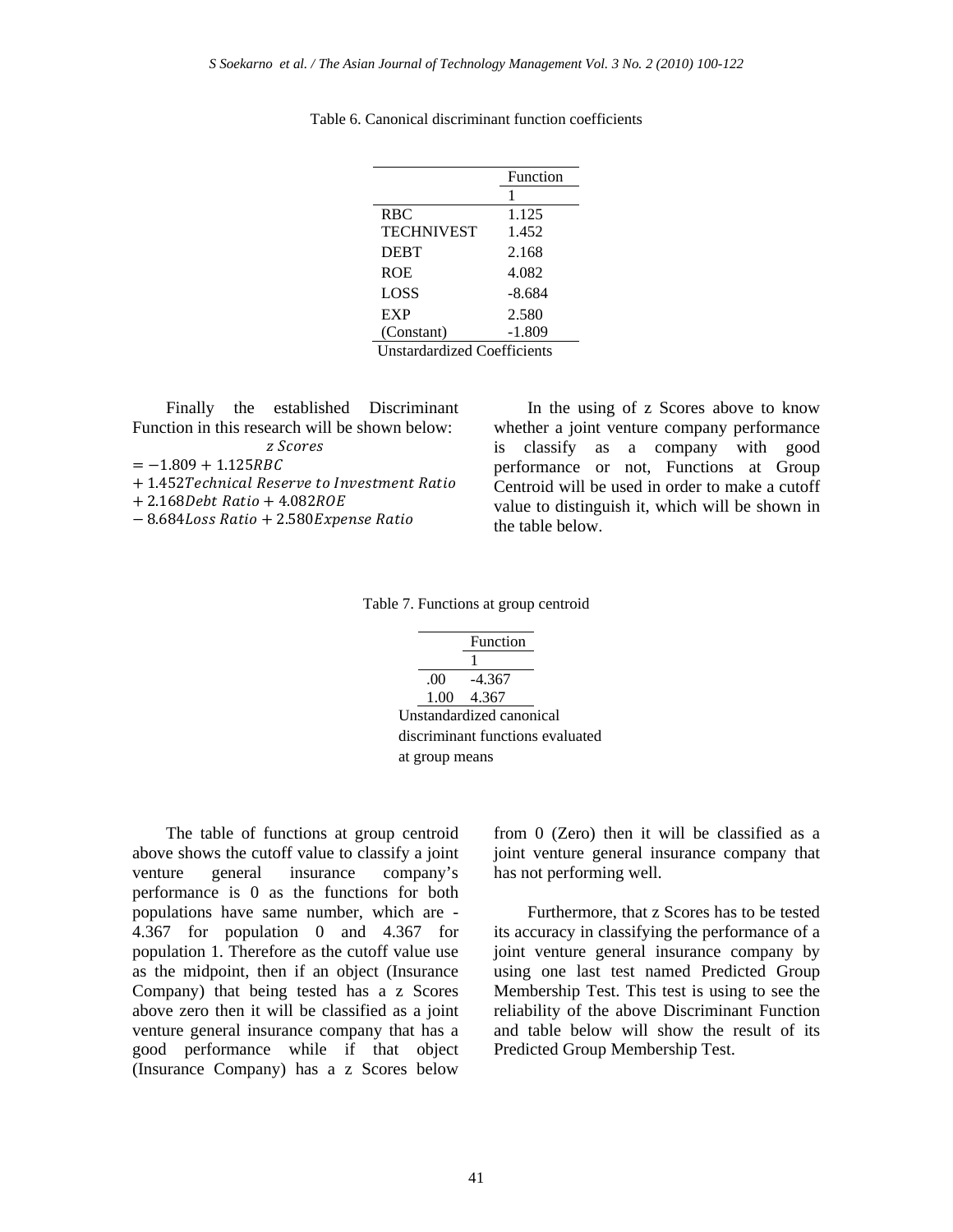Table 8. Predicted group membership test result

|          |       |      |       | <b>Predicted</b>    |              |
|----------|-------|------|-------|---------------------|--------------|
|          |       |      |       | Group<br>Membership | <b>Total</b> |
|          |       | у    | .00   | 1.00                |              |
| Original | Count | .00  | 35    | 0                   | 35           |
|          |       | 1.00 | 0     | 35                  | 35           |
|          | %     | .00  | 100.0 | .0                  | 100.0        |
|          |       | 1.00 | .0    | 100.0               | 100.0        |

**Classification Results<sup>a</sup>**

a. 100.0% of original grouped cases correctly classified

Table above shows that the predicted value of 100% means that the actual number is 100% correctly classified after it has been test with the established Discriminant Function. That result also means the accuracy of the Discriminant Function made in this research are 100% applicable to be use in other cases and also 100% could be use to predicted a performance of a joint venture general insurance company.

#### **5. Conclusion**

According to data calculation and data analysis the result show that the aid of Discriminant Analysis is appropriate to discriminate significantly between Joint Venture General Insurance Companies that performing well and Joint Venture General Insurance Companies that are not performing well. Further, by using Discriminant Analysis the result answer the earlier hypothesis made and it is rejected H0 and accept H1 which means there is a significance difference between Top Seven Joint Venture General Insurance Company that consider to have a good performance and The Least Seven Joint Venture General Insurance Company that consider to not performing well in the view of its financial ratios. And based on the data analysis using Discriminant Analysis there are six variable the highly affected the variable y due to their significance level, or in other way

there are six financial ratios that considered to be the most influential ratio in predicting performance of joint venture general insurance company. Then those ratios are ROE, Technical Reserve to Investment, Debt Ratio, Expense Ratio, and Loss ratio. As one of the main objective of using Discriminant Analysis in this research is to establish a Discriminant Function that can be used to predict the performance of joint venture general insurance company, therefore the Discriminant Function resulted in this research is :

 $z$  Scores =  $-1.809 + 1.125$ RBC + 1.452Technical Reserve to Investment Ratio +  $2.168$ Debt Ratio +  $4.082$ ROE  $-$ 8.684Loss Ratio + 2.580 Expense Ratio

Moreover, Discriminant Function made in this research are 100% applicable to be use in other cases and also 100% could be use to predicted a performance of a joint venture general insurance company, and this is resulted from the accuracy test for this Discriminant Function in the previous part.

#### **6. Limitations and Further Research**

Data that will be used are limited to financial report of general insurance companies which are classified as joint venture company both of published and audited from year 2005- 2009 and AAUI ( Association of Indonesia General Insurance) Insurance Industry report from 2005-2009.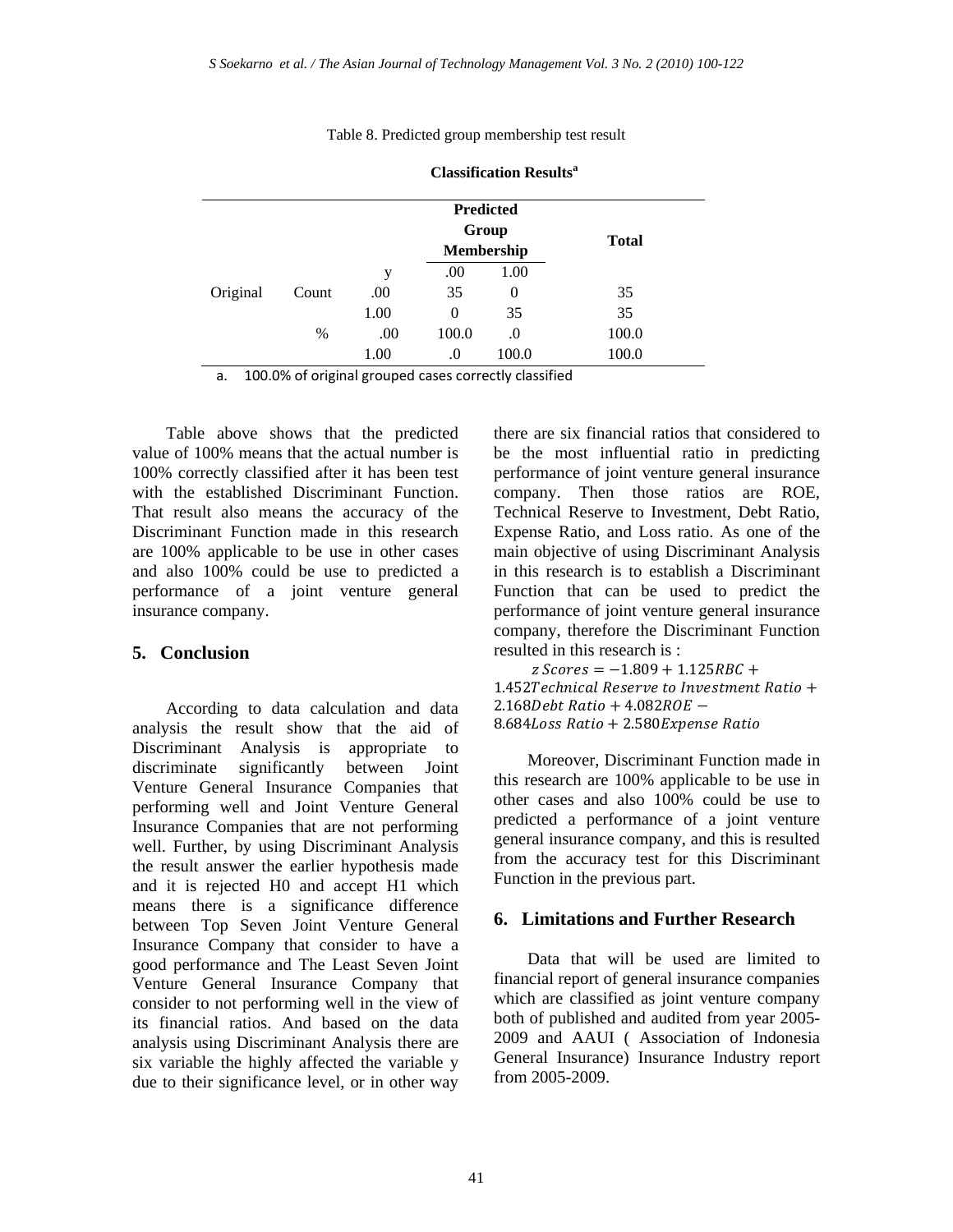The result suggest business people in joint venture general insurance industry to focus on six financial ratios in order to maintain their company's performance because those ratio considered to be the most influential ratios to the performance of joint venture general insurance industry. Further, ROE tend to be the most influential ratios to predict the profitability of a joint venture general insurance company. Therefore business people in joint venture general insurance company should be aware in this ratio and maintain the efficiency from stockholders' equity to more than 8%, by concerning into this ratio a company could get a maximum return from stockholders' investments.

In the view of Solvency Aspect there are three most influential ratios which are Technical Reserve to Investment ratio, Debt Ratio, and RBC. According to those three ratios, business people in joint venture general insurance industry should protect its technical reserve to be able to cover any risk from their investment activities. Moreover, business people also should maintain their company's assets to more than their company's liabilities. It is better for them to decrease commercial loans, in order to not adding more liabilities to the company, because the increasing rate of return could endanger the company. And last is to always maintain the RBC level to be above

## **References**

*Prinsip Asuransi Indonesia* (2007). AAMAI (Asosiasi Ahli Manajemen Asuransi Indonesia).

*Perhitungan dan Pelaporan Rasio Pencapaian Tingkat Solvabilitas Perusahaan Asuransi dan Perusahaan Reasuransi* (2009). AAUI (Asosiasi Asuransi Umum Indonesia).

Brigham, E.F. & Ehrhardt, M.C., (2005). *Financial Management: Theory and Practice*.

Chang, Cheng-Ping, (2003). Establishing Performance Prediction Model for Insurance Companies. *Journal of Finance and Insurance*.

120% in order to maintain the capital adequacy of a company. To maintain this RBC level, a company should maintain its admitted assets to be bigger than its liabilities, a condition when the assets of a company is smaller than the liabilities could led that company into insolvency condition.

In the view of management efficiency there are two ratios that need to be concerned by business people in joint venture general insurance industry to maintain their company's performance, and those ratios are Loss Ratio and Expense Ratio. Business people should strive to get more and more premiums with the optimum price, and not by radically decreased the price because it will increase the risk for the company.

Company's management should make an appropriate pricing strategy that could increase market share while maintaining the risk for the company. Customer satisfaction and loyalty play a big role in this part; therefore a good service would be very important in this case. Further to maintain Expense Ratio in the company, management should increase underwriting profit while decreasing the operational expense in the company. Any unimportant expenses should be eliminated, and also focus on the strength of underwriting team to attract more and more customers.

Crook, J.N. Hamilton,R. Thomas, L.C, (2000). *Credit Card Holders: Characteristics of Users and Non-users*.

Drapeu, Richard Dr., (2005). Bankruptcy Prediction Model Using Discriminant Analysis on Financial Ratios Derived from Corporate Balance Sheets. *Journal of Finance*.

Frederick, John. (2003). A Primer on Non-life Insurance Ratios for Insurance Supervisors. *Journal of Finance*.

Gitman, Lawrence J., (2009). *Principles of Managerial Finance*. 11<sup>th</sup> ed.